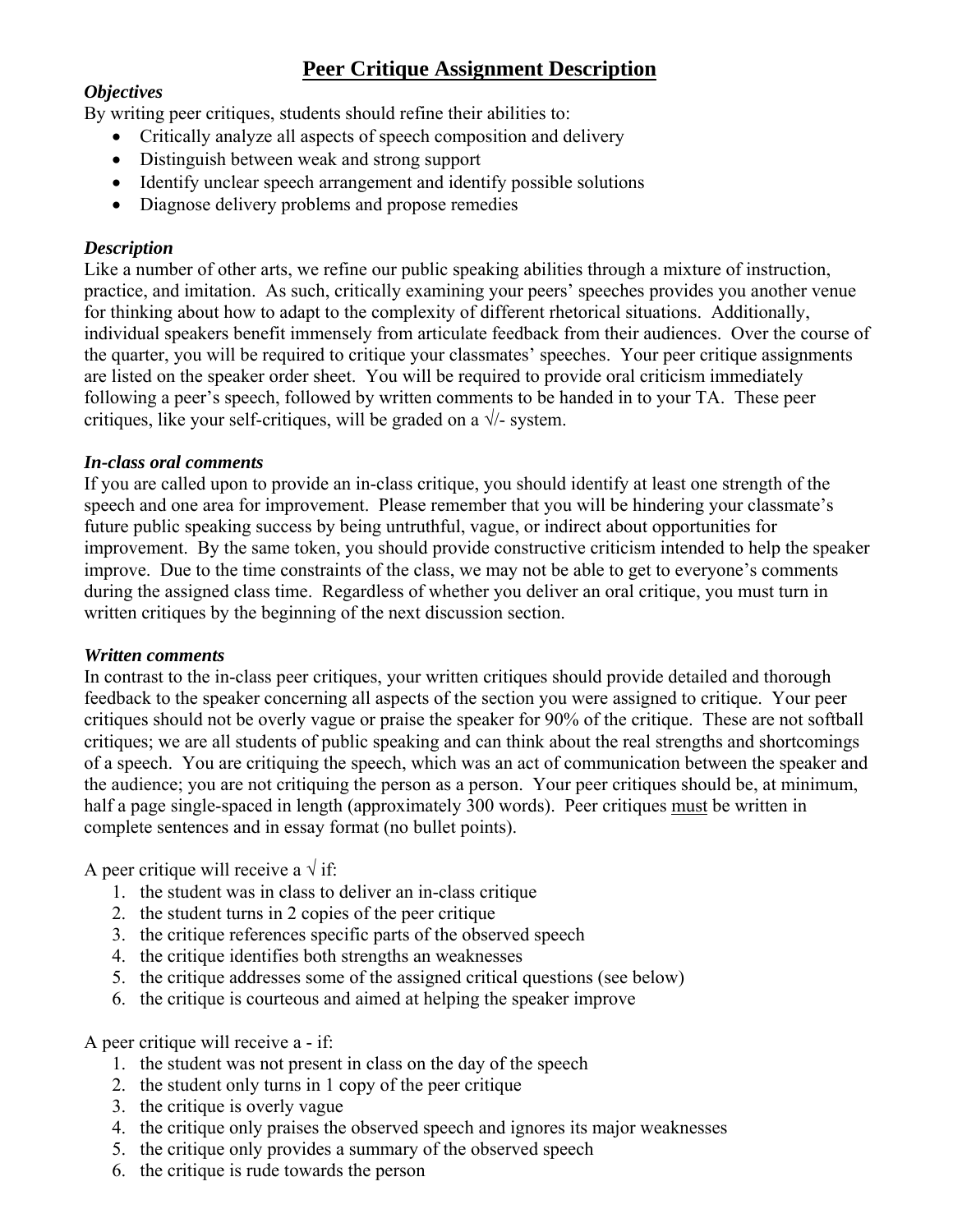**DUE DATES:** You peer critiques are due during the following discussion section. If you are assigned to critique a peer on Tuesday the 9th, your peer critique paper is due on Thursday the 11th. If you are assigned to critique a peer on Thursday the 11th, your peer critique paper is due on Tuesday the 16th.

# *What to critique*

When developing your peer critiques you should reference specific parts and passages of the speech. Avoid critiques that are overly vague (e.g. "Your introduction was good", "I thought your speech flowed nicely") and work on providing specific comments (e.g. "Your call for the replacement of the UW athletic director needed some testimony from a respected UW source"). Below are some questions you can use to guide your critique. **NOTE: You do not have to answer each and every question, but you should address a majority of the questions.** These are simply some questions to guide your analysis and critique of a speech

## **Impromptu Speech: Critical Focus on Invention and Arrangement**

- Did the speaker's main points clearly support her/his thesis statement? How could this support have been clearer?
- Were the main points balanced? If not, what seemed out of balance?
- Did the speaker's evidence clearly support her/his main points? How could this evidence have been clearer?
- Did the speaker provide concrete and specific evidence? How could this evidence have been stronger?
- Did the speaker provide a clear preview of her/his main points? How could this have been clearer?
- Did the speaker provide clear transitions? How could these have been clearer?
- Did the speaker provide a clear conclusion that summarized her/his main points? How could this have been clearer?

# **Persuasive Speech: Critical Focus on Argument**

- Did the speaker make her/his arguments clearly? Did you understand what the speaker was asserting? How could these arguments have been clearer?
- Did the speaker engage the opposing arguments effectively and fairly? Were there other arguments that the speaker did not address that she/he should have?
- Did the speaker make language choices that were appealing to an oppositional audience?
- Did the speaker provide enough supporting material to justify his/her claims? Where did the speaker need more supporting material/evidence?
- Was the supporting material appropriate for this speech? Was it credible?
- Was the speech delivered in a persuasive manner? How could the delivery have been more persuasive?

# **Advocacy Speech: Critical Focus on Style and Delivery**

- Did the speaker clearly explain the problem? Did the speaker clearly identify the problem that was obstructing the desired solutions? How could the identification of the problem and/or the adversary have been more powerful for the audience?
- Did the speaker make a clear argument? Was it clear what types of actions the audience should take? How could these solutions have been better?
- Did the speaker use stylistic devices well? Did the speaker's language choice increase the speech's intensity? How could the speaker have used language more effectively?
- Did the speaker motivate the audience? How could the speaker have engaged the audience more?
- Did the speaker deliver the speech passionately? Did the speaker engage and energize the audience?
- Did the speaker engage in appropriate advocacy behaviors? What else could the speaker have done to motivate the audience to act on her/his solutions?